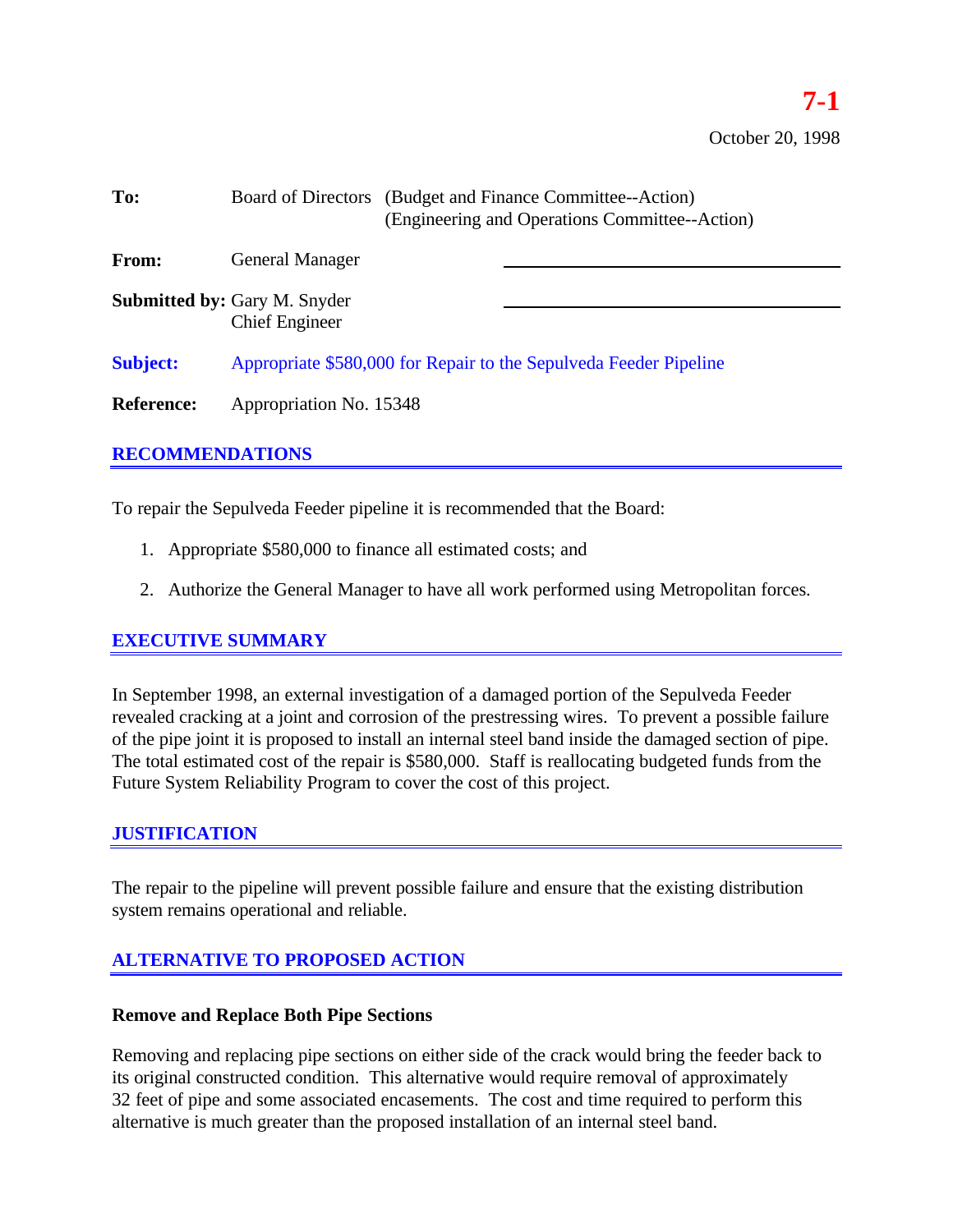#### **FUNDING REQUEST**

| <b>Program Name:</b>              | Sepulveda Feeder - Repair Pipeline at Station 150+76 |                                              |                                  |                                            |                               |  |
|-----------------------------------|------------------------------------------------------|----------------------------------------------|----------------------------------|--------------------------------------------|-------------------------------|--|
| <b>Source of Funds:</b>           | Pay-as-You-Go Fund                                   |                                              |                                  |                                            |                               |  |
| <b>Appropriation</b><br>$No.$ :   | 15348                                                | <b>Board Action No.:</b><br>$\blacksquare$ 1 |                                  | <b>FY 98/99</b><br><b>Budget Estimate:</b> | $$250,000*$                   |  |
| <b>Requested Amount:</b>          |                                                      | \$580,000                                    | <b>Capital Program No.:</b>      |                                            | N/A                           |  |
| <b>Total Appropriated Amount:</b> |                                                      | \$580,000                                    | <b>Capital Program Page No.:</b> |                                            | N/A                           |  |
| <b>Total Program Estimate:</b>    |                                                      | $$580,000*$                                  | <b>Program Category:</b>         |                                            | A - Asset/System<br>Integrity |  |

\*Prior to excavation and external inspection, it was anticipated that this project could be included under Capital Programs for Projects Costing Less than \$250,000 (Program No. 98900-A).

# **ACTIONS AND MILESTONES**

- $\Box$  Complete Design by October 1998
- □ Complete Construction by December 1998

## **CEQA COMPLIANCE / ENVIRONMENTAL DOCUMENTATION**

The proposed project qualifies for categorical exemption under the California Environmental Quality Act (CEQA) because it consists of the repair of an existing public facility involving no use beyond that previously existing (State CEQA Guidelines, section 15301). A Notice of Exemption was filed with the Los Angeles County Clerk on July 27, 1998. No other environmental documentation is required for this project.

#### **DETAILED REPORT**

Metropolitan has approximately 170 miles of large diameter prestressed concrete cylinder pipe (PCCP) in its distribution system. Because of on-going problems with PCCP thoughout the world, Metropolitan has an on-going inspection program to monitor and repair its PCCP. In January 1998, during a routine internal inspection, a damaged pipe joint was found on the Sepulveda Feeder at Station 150+76. Water was found leaking through the joint into the pipeline. In order to determine the extent of damage an external inspection was performed in September. This inspection required extensive excavation and shoring and revealed cracking near the joint and corrosion of the prestressing wires. Given the extent of damage, staff recommends immediate repair of the pipe.

The Sepulveda Feeder at this location is a 12 foot 6 inch inside diameter pipeline. The location of the damaged joint is directly adjacent to the Knollwood Golf Course as well as a number of single-family residences and two churches. The pipe is approximately 35-40 feet deep with groundwater present which has to be continuously pumped out to facilitate the repair. In addition, extensive monitoring is required due to the presence of hydrogen sulfide gas.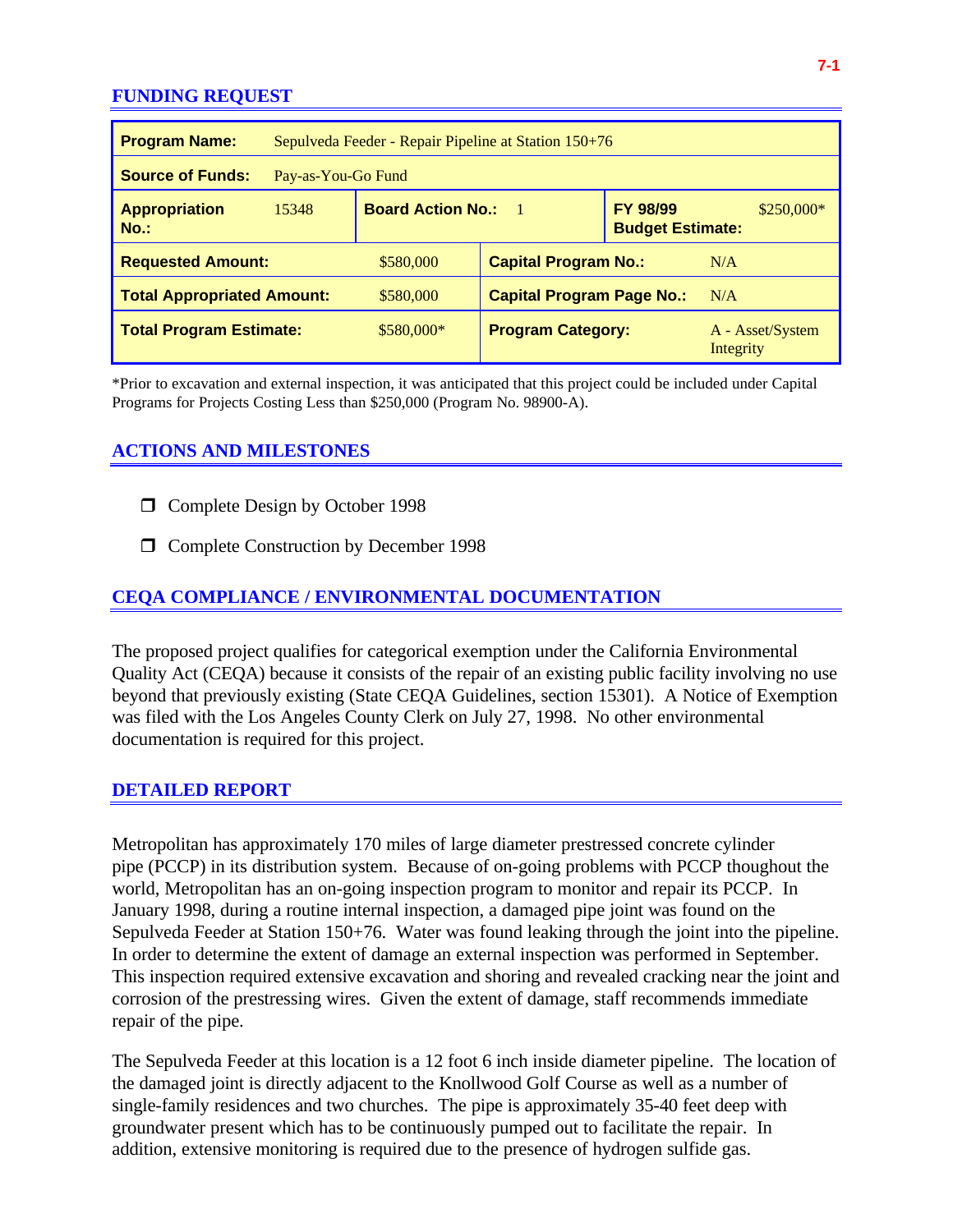Immediately adjacent to the repair site are two large storm drains and several other utilities which restrict the work area.

The recommended repair involves installation of an internal steel band inside the damaged pipe section. The space between the existing pipe and the new steel band will be pressure grouted. All work will be performed by Metropolitan personnel to expedite repairs during a scheduled five-day shutdown of the pipeline beginning November 16, 1998. The total estimated cost of this program is \$580,000, including contingencies.

The proposed project was not a separate program in the Capital Budget for Fiscal Year 1998/99, since the initial cost was estimated to be within the appropriation limits for capital projects costing less than \$250,000. However, following excavation and external inspection of the pipe, it was determined that the less expensive option of sealing the crack was not feasible. Staff is reallocating budgeted funds from the Future System Reliability Program to cover the cost of this project. A breakdown of all costs for this proposed repair is contained in the Financial Statement, Attachment A.

LS/mg:rev6

**Attachment 7-1A**